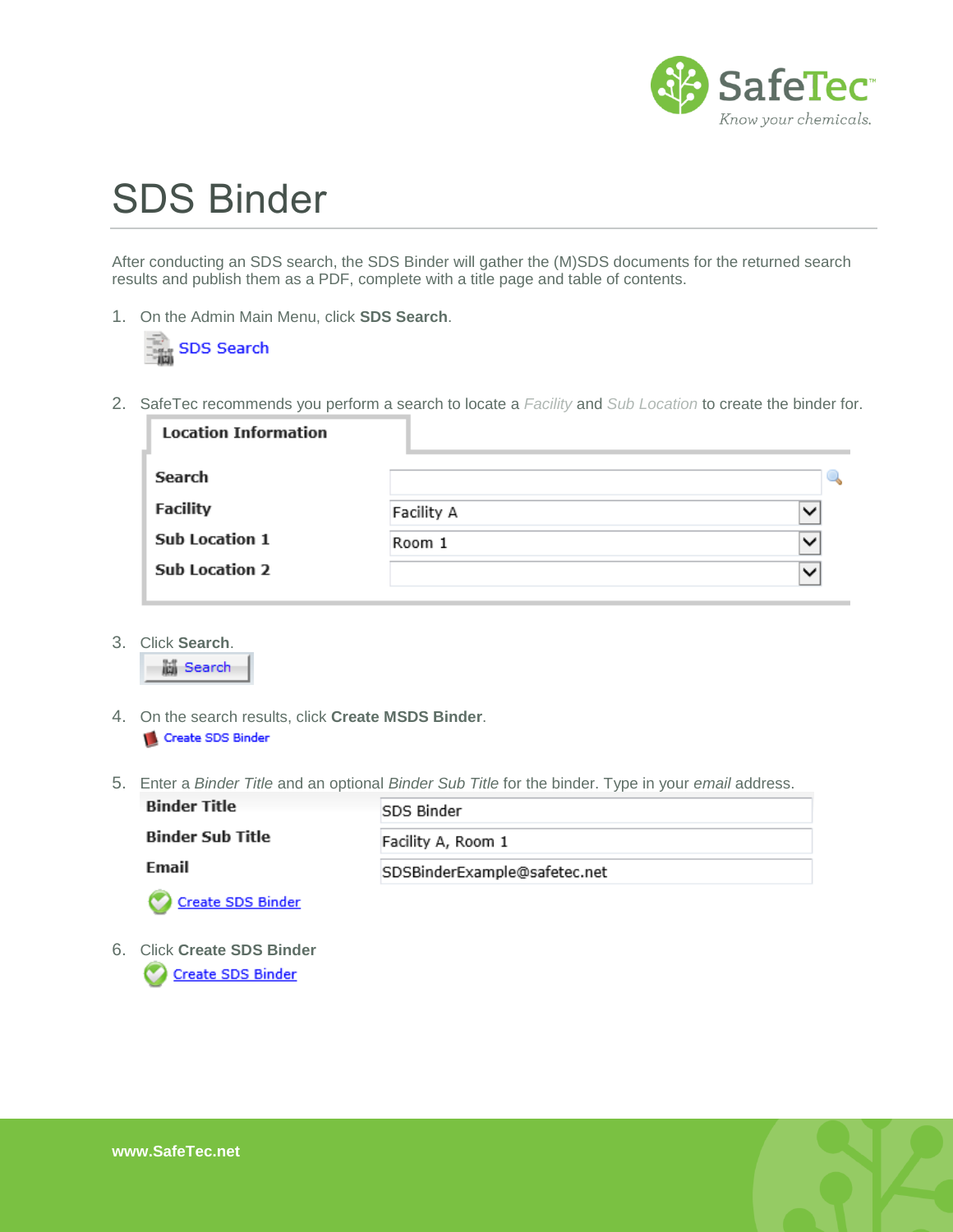

7. Click **OK** in the pop up message to create the SDS binder.



- 8. The SDS Binder will be created during an overnight process and sent to you via email once completed. An email should be waiting for you in the morning.
- 9. You should receive an email with the binder is complete that contains links to your binder. You are the only person who can access these links.
	- a. The email may contain multiple links depending on the size of the requested SDS binder. Click on each of these links to open the PDFs that together make your SDS binder.



Warning one or more MSDS files were corrupt or could not be inserted into the binder:

Document record is missing a document format: MSDS#071185 (chalk board) Page: 80 Could not read document: MSDS#053943 (Glue) Page: 109 Unsupported document type: MSDS#071194 (stain remover) Page: 256 Document is not a PDF: MSDS#MSDS-101079 (Glass Cleaner) Page: 524